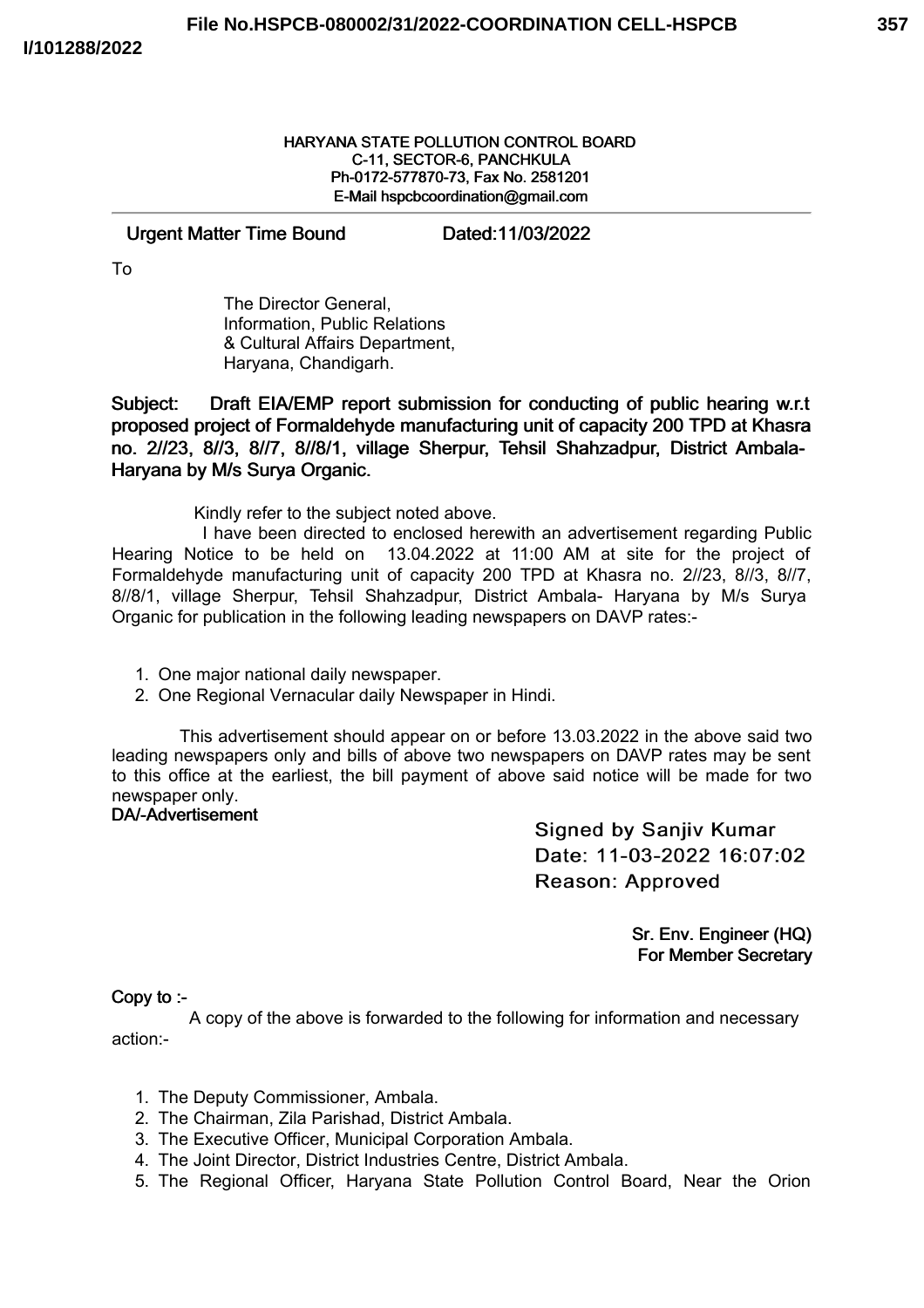Banquet, Naraingarh Road, Baldev Nagar Ambala, alongwith copy of EIA report and Executive Summary and CD for sending the same to the concerned authorities mentioned above to place the same in their offices for consultation of the general public during office hours.

- 6. M/s Surya Organic at Khasra no. 2//23, 8//3, 8//7, 8//8/1, village Sherpur, Tehsil Shahzadpur, District Ambala.
- 7. SEE (IT Cell) is requested to upload the notice on the website of the Board.

# DA/-Advertisement

## Sr. Env. Engineer (HQ) For Member Secretary

Copy to:-

A copy of the above is forwarded to the following for information please:-

- 1. The Additional Chief Secretary to Govt. Haryana, Environment Department, Chandigarh.
- 2. The Director General, Environment Department, Haryana at Sector 17, Chandigarh.
- 3. P.S. to Chairman/ P.A. to Member Secretary, HSPCB, Panchkula.

#### DA/-Advertisement

Sr. Env. Engineer (HQ) For Member Secretary